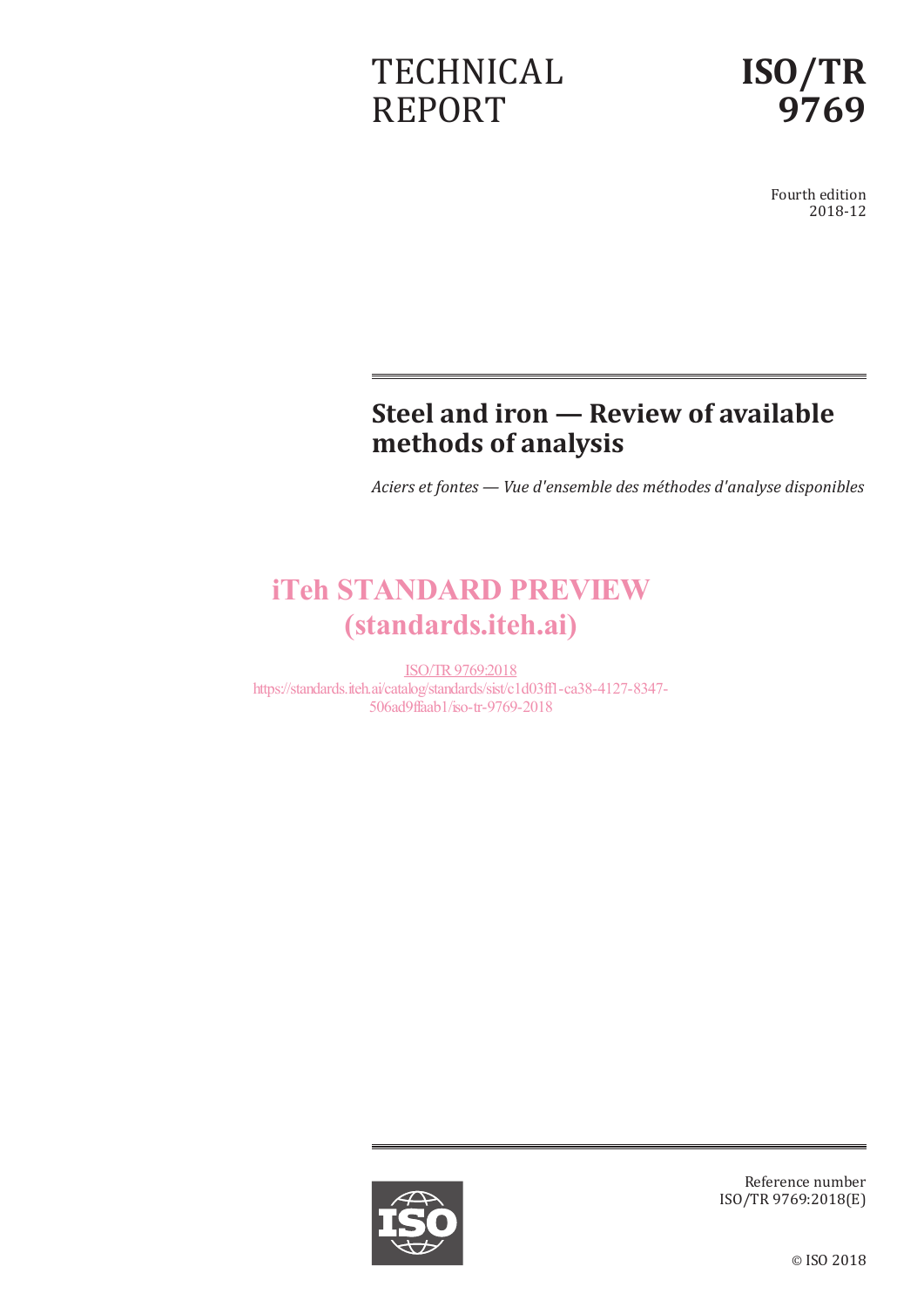# iTeh STANDARD PREVIEW (standards.iteh.ai)

ISO/TR9769:2018 https://standards.iteh.ai/catalog/standards/sist/c1d03ff1-ca38-4127-8347- 506ad9ffaab1/iso-tr-9769-2018



# **COPYRIGHT PROTECTED DOCUMENT**

#### © ISO 2018

All rights reserved. Unless otherwise specified, or required in the context of its implementation, no part of this publication may be reproduced or utilized otherwise in any form or by any means, electronic or mechanical, including photocopying, or posting on the internet or an intranet, without prior written permission. Permission can be requested from either ISO at the address below or ISO's member body in the country of the requester.

ISO copyright office CP 401 • Ch. de Blandonnet 8 CH-1214 Vernier, Geneva Phone: +41 22 749 01 11 Fax: +41 22 749 09 47 Email: copyright@iso.org Website: www.iso.org

Published in Switzerland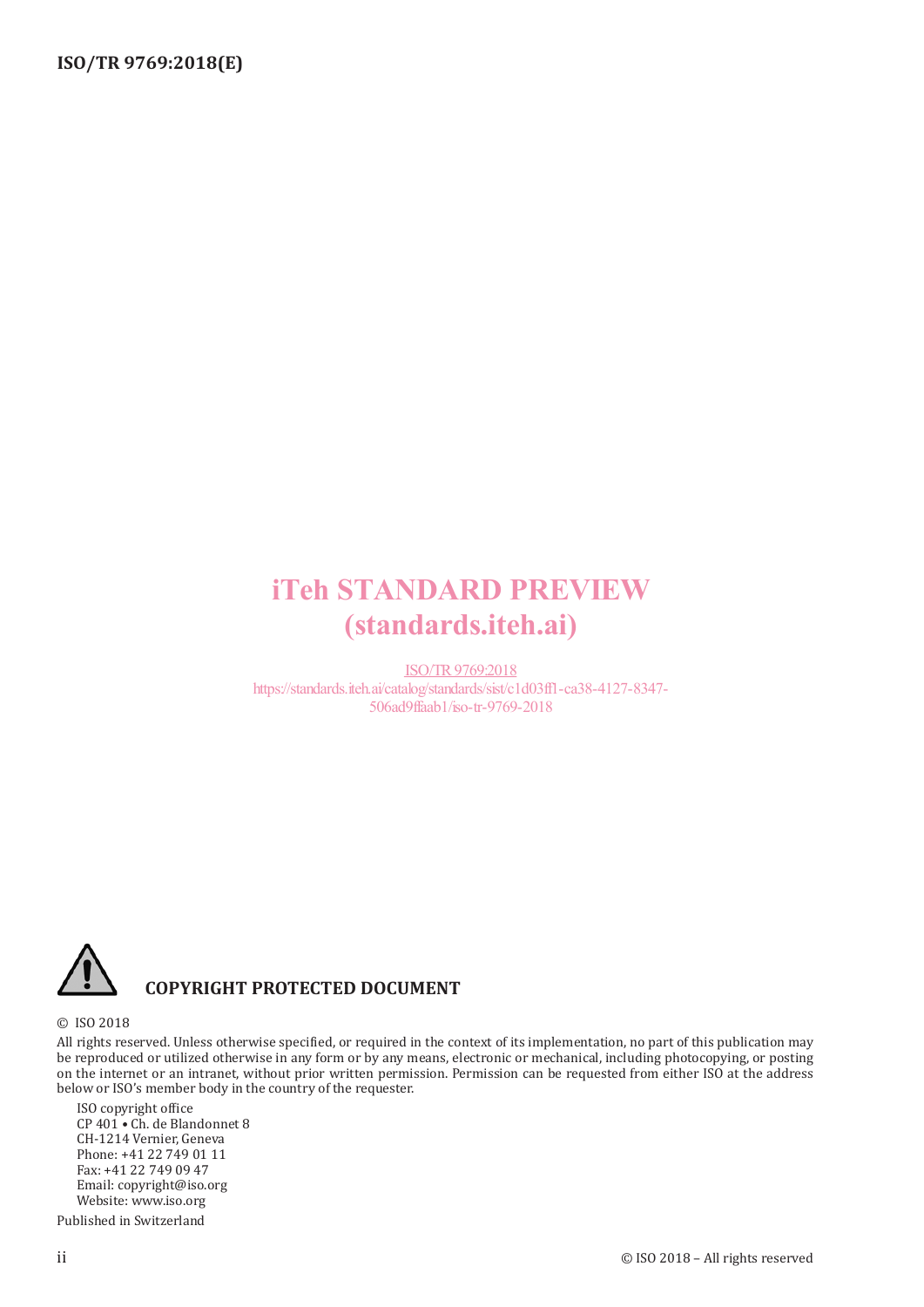# **Contents**

| 1 |                                                                                       |                                                   |                                                                                                                                                                                                                                                       |  |
|---|---------------------------------------------------------------------------------------|---------------------------------------------------|-------------------------------------------------------------------------------------------------------------------------------------------------------------------------------------------------------------------------------------------------------|--|
| 2 |                                                                                       |                                                   |                                                                                                                                                                                                                                                       |  |
| 3 |                                                                                       | Terms and definitions <b>Executive Contract 2</b> |                                                                                                                                                                                                                                                       |  |
| 4 | International Standards for determining the chemical composition of steel and         |                                                   |                                                                                                                                                                                                                                                       |  |
|   | iron, their range of application and principles of the methods <b>Supplier 2016</b> 1 |                                                   |                                                                                                                                                                                                                                                       |  |
|   | 4.1                                                                                   |                                                   |                                                                                                                                                                                                                                                       |  |
|   |                                                                                       | 4.1.1                                             |                                                                                                                                                                                                                                                       |  |
|   |                                                                                       | 4.1.2                                             |                                                                                                                                                                                                                                                       |  |
|   |                                                                                       | 4.1.3                                             |                                                                                                                                                                                                                                                       |  |
|   |                                                                                       | 4.1.4                                             |                                                                                                                                                                                                                                                       |  |
|   |                                                                                       | 4.1.5                                             |                                                                                                                                                                                                                                                       |  |
|   |                                                                                       | 4.1.6                                             |                                                                                                                                                                                                                                                       |  |
|   |                                                                                       | 4.1.7                                             |                                                                                                                                                                                                                                                       |  |
|   |                                                                                       | 4.1.8                                             |                                                                                                                                                                                                                                                       |  |
|   |                                                                                       | 4.1.9                                             |                                                                                                                                                                                                                                                       |  |
|   |                                                                                       | 4.1.10                                            |                                                                                                                                                                                                                                                       |  |
|   |                                                                                       | 4.1.11                                            |                                                                                                                                                                                                                                                       |  |
|   |                                                                                       | 4.1.12                                            |                                                                                                                                                                                                                                                       |  |
|   |                                                                                       | 4.1.13                                            | Niobium Nb ANDARD PREVIEW 12                                                                                                                                                                                                                          |  |
|   |                                                                                       | 4.1.14                                            |                                                                                                                                                                                                                                                       |  |
|   |                                                                                       | 4.1.15                                            | Oxygen, Ostandards.itch.ai) 14<br>Phosphorus, P. 14                                                                                                                                                                                                   |  |
|   |                                                                                       | 4.1.16                                            |                                                                                                                                                                                                                                                       |  |
|   |                                                                                       |                                                   |                                                                                                                                                                                                                                                       |  |
|   |                                                                                       |                                                   |                                                                                                                                                                                                                                                       |  |
|   |                                                                                       |                                                   | 4.1.17 Sulfur, S.<br>4.1.18 Silicon, Si ISO/TR 9769.2018<br>4.1.19 Silicon, Si ISO/TR 9769.2018<br>4.1.19 Tim, Shankanda, itch.a/catalog/standards/sist/c1d03ffl-ca38-4127-8347-<br>4.1.20 Titanium, Ti <sup>506ad9ffaab1/so-tr-9769-2018</sup><br>18 |  |
|   |                                                                                       | 4.1.21                                            |                                                                                                                                                                                                                                                       |  |
|   |                                                                                       | 4.1.22                                            |                                                                                                                                                                                                                                                       |  |
|   | 4.2                                                                                   |                                                   |                                                                                                                                                                                                                                                       |  |
|   |                                                                                       | 4.2.1                                             |                                                                                                                                                                                                                                                       |  |
|   |                                                                                       | 4.2.2                                             |                                                                                                                                                                                                                                                       |  |
|   |                                                                                       | 4.2.3                                             |                                                                                                                                                                                                                                                       |  |
|   |                                                                                       | 4.2.4                                             | Chromium, Cr; Cobalt, Co; Copper, Cu; Manganese, Mn; Molybdenum, Mo;                                                                                                                                                                                  |  |
|   |                                                                                       |                                                   | Nickel, Ni; Niobium, Nb; Phosphorus, P; Silicon, Si; Titanium, Ti; Vanadium, V 21                                                                                                                                                                     |  |
|   |                                                                                       | 4.2.5                                             |                                                                                                                                                                                                                                                       |  |
|   |                                                                                       | 4.2.6                                             | Carbon, C; Silicon, Si; Manganese, Mn; Phosphorus, P; Sulfur, S; Chromium,                                                                                                                                                                            |  |
|   |                                                                                       |                                                   |                                                                                                                                                                                                                                                       |  |
|   | 4.3                                                                                   |                                                   |                                                                                                                                                                                                                                                       |  |
|   |                                                                                       |                                                   | Annex A (informative) Graphical representation of precision data for the methods                                                                                                                                                                      |  |
|   |                                                                                       |                                                   |                                                                                                                                                                                                                                                       |  |
|   |                                                                                       |                                                   | Annex B (informative) Summary of the International Standards presented in this document77                                                                                                                                                             |  |
|   |                                                                                       |                                                   |                                                                                                                                                                                                                                                       |  |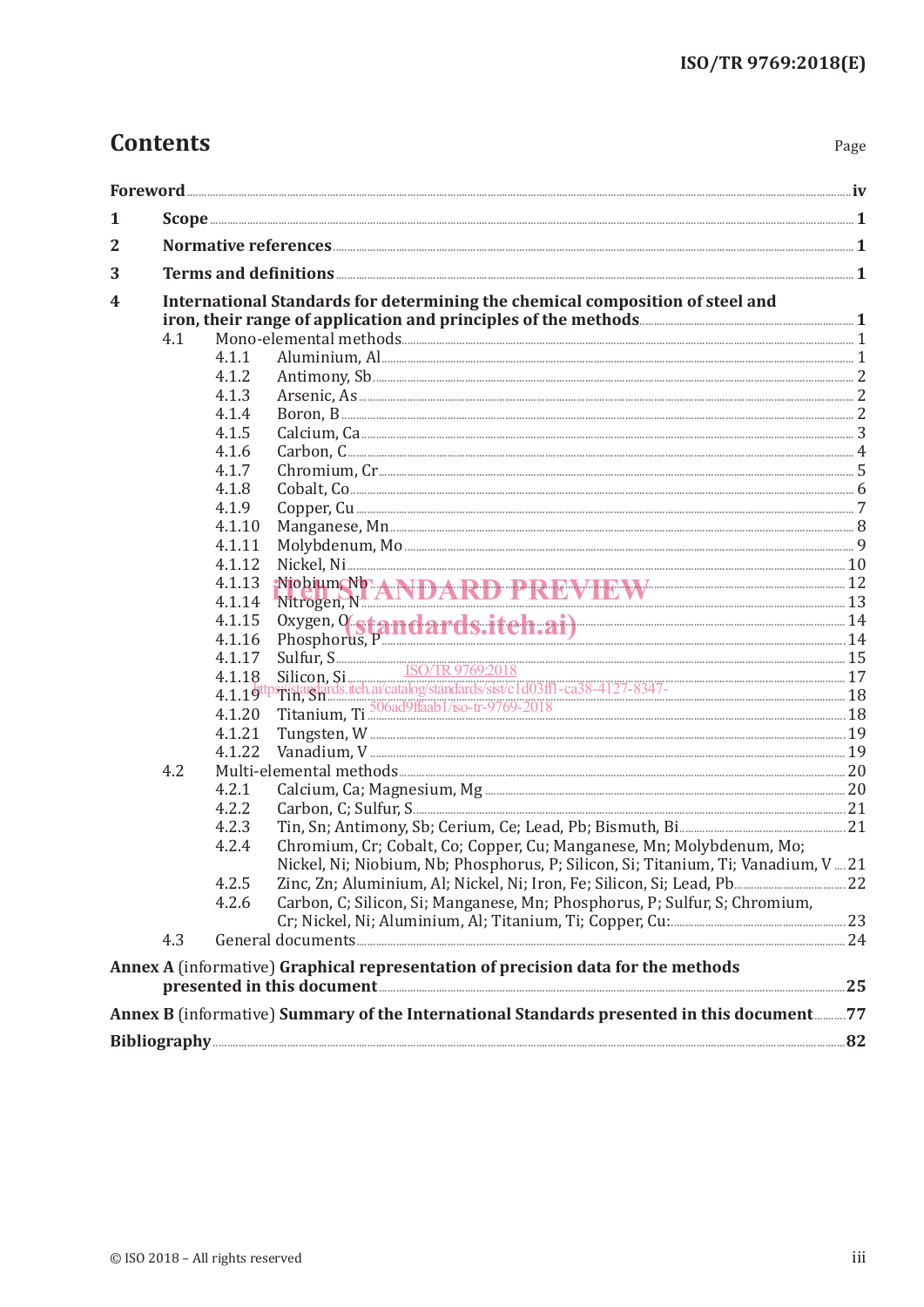# **Foreword**

ISO (the International Organization for Standardization) is a worldwide federation of national standards bodies (ISO member bodies). The work of preparing International Standards is normally carried out through ISO technical committees. Each member body interested in a subject for which a technical committee has been established has the right to be represented on that committee. International organizations, governmental and non-governmental, in liaison with ISO, also take part in the work. ISO collaborates closely with the International Electrotechnical Commission (IEC) on all matters of electrotechnical standardization.

The procedures used to develop this document and those intended for its further maintenance are described in the ISO/IEC Directives, Part 1. In particular, the different approval criteria needed for the different types of ISO documents should be noted. This document was drafted in accordance with the editorial rules of the ISO/IEC Directives, Part 2 (see www.iso.org/directives).

Attention is drawn to the possibility that some of the elements of this document may be the subject of patent rights. ISO shall not be held responsible for identifying any or all such patent rights. Details of any patent rights identified during the development of the document will be in the Introduction and/or on the ISO list of patent declarations received (see www.iso.org/patents).

Any trade name used in this document is information given for the convenience of users and does not constitute an endorsement.

For an explanation of the voluntary nature of standards, the meaning of ISO specific terms and expressions related to conformity assessment, as well as information about ISO's adherence to the expressions of the Water of the Technical Barriers to Trade (TBT) see www.iso. World Trade Organization (WTO) principles in the Technical Barriers to Trade (TBT) see www.iso .org/iso/foreword.html. (standards.iteh.ai)

This document was prepared by Technical Committee ISO/TC 17, *Steel*, Subcommittee SC 1, *Methods of determination of chemical composition*. ISO https://standards.iteh.ai/catalog/standards/sist/c1d03ff1-ca38-4127-8347-

This fourth edition cancels and replaces the third edition (ISO/TR 9769:1991), which has been technically revised to update all the standard methods for the determination of chemical composition of steel and iron.

Any feedback or questions on this document should be directed to the user's national standards body. A complete listing of these bodies can be found at www.iso.org/members.html.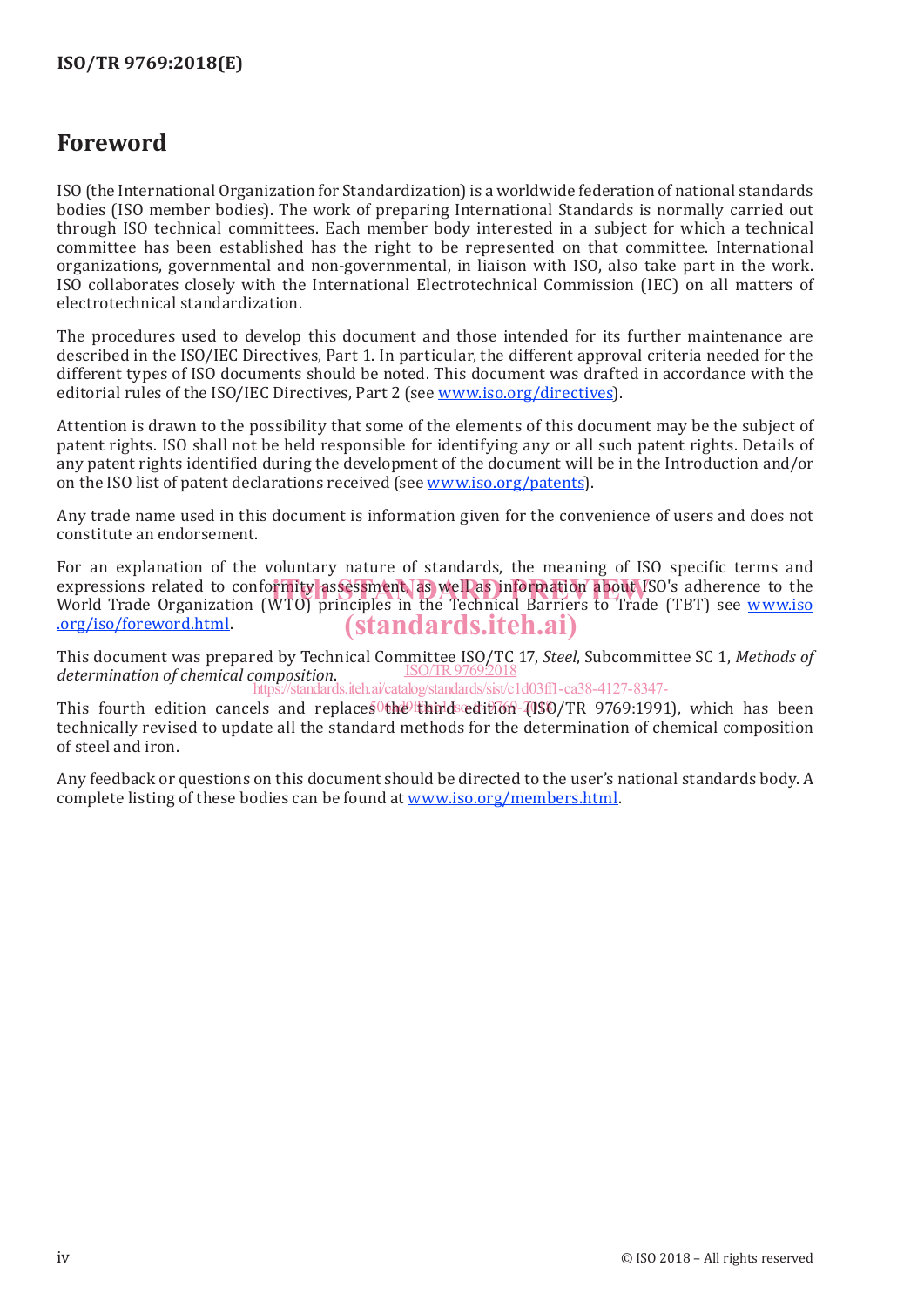# **Steel and iron — Review of available methods of analysis**

## **1 Scope**

This document gives guidelines for the determination of the chemical composition of steel and iron by reference to published International Standards, including their range of application and principles of the methods.

Graphical representation of the precision data precision data for the methods is given in Annex A.

The list of International Standards is summarized in Annex B.

### **2 Normative references**

There are no normative references in this document.

## **3 Terms and definitions**

For the purposes of this document, the following terms and definitions apply.

ISO and IEC maintain terminological databases for use in standardization at the following addresses:

- ISO Online browsing platform: available at https://www.iso.org/obp
- IEC Electropedia: available at <u>http://www.e<del>l</del>ectropedia.org</u>/

https://standards.iteh.ai/catalog/standards/sist/c1d03ff1-ca38-4127-8347-

### **3.1**

506ad9ffaab1/iso-tr-9769-2018

### **routine method**

method calibrated against reference materials, certified reference materials or against standard solutions commercially available that is widely used for control purposes (day-to-day analysis)

### **4 International Standards for determining the chemical composition of steel and iron, their range of application and principles of the methods**

### **4.1 Mono-elemental methods**

### **4.1.1 Aluminium, Al**

Document: ISO 9658:1990, *Steel — Determination of aluminium content — Flame atomic absorption spectrometric method*.

Range of application:

— determination of acid-soluble and/or total aluminium contents between a mass fraction of 0,005 % and a mass fraction of 0,20 % in non-alloyed steel.

- a) dissolution of a test portion in dilute hydrochloric and nitric acids;
- b) fusion of the acid-insoluble material with a mixture of orthoboric acid and potassium carbonate;
- c) spraying of the solution into a dinitrogen monoxide-acetylene flame;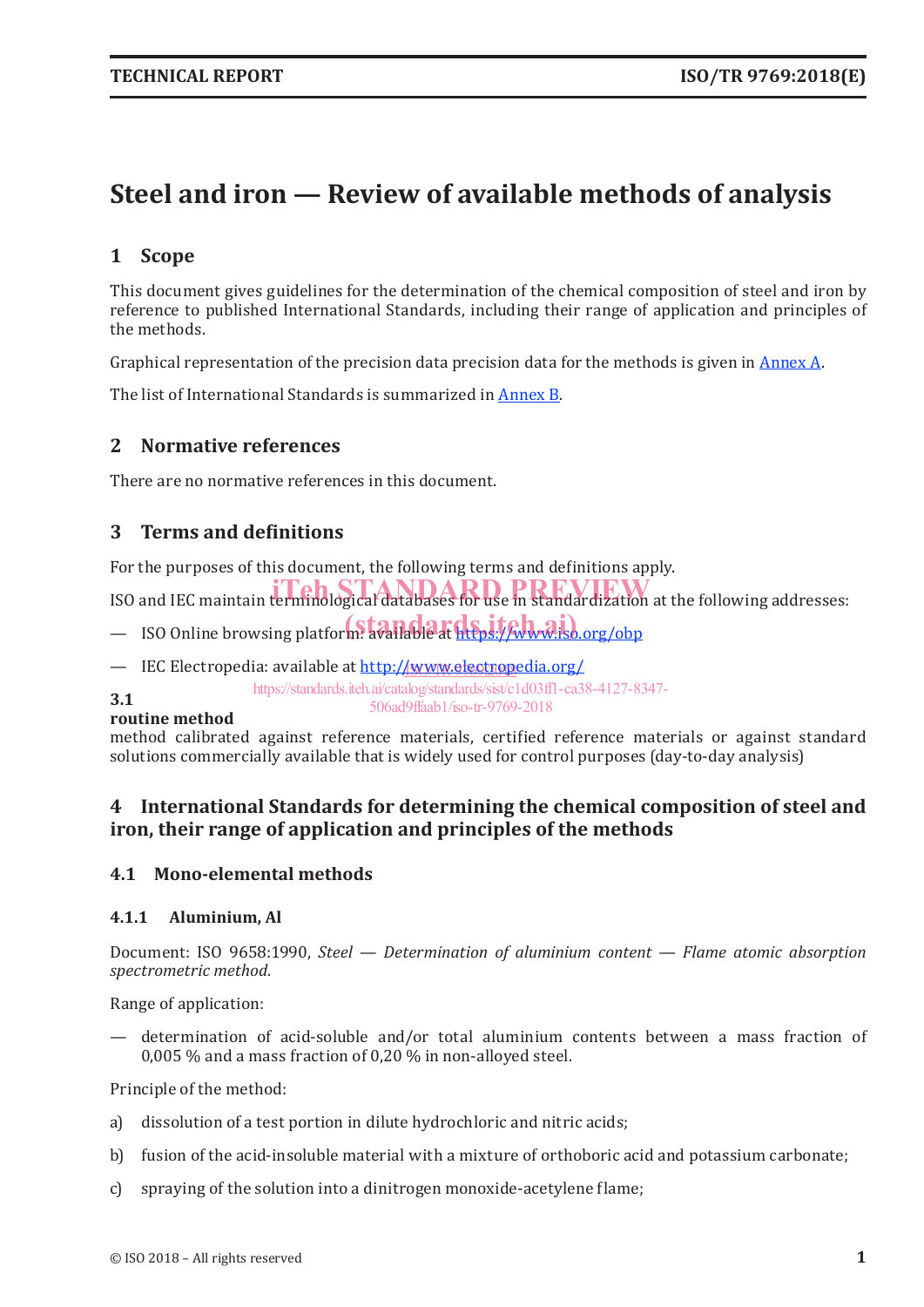d) spectrometric measurement of the atomic absorption of the 309,3 nm spectral line emitted by an aluminium hollow cathode lamp.

### **4.1.2 Antimony, Sb**

Document: ISO 10698:1994, *Steel — Determination of antimony content — Electrothermal atomic absorption spectrometric method*.

Range of application:

— determination of the antimony content between a mass fraction of 0,000 5 % and a mass fraction of 0,010 % in steel.

Principle of the method:

- a) dissolution of a test portion in hydrochloric and nitric acids and dilution of the solution to a known volume;
- b) introduction of a known volume of the solution into an electrothermal atomizer of an atomic absorption spectrometer;
- c) measurement of the atomic absorption of the 217,6 nm spectral resonance line energy emitted by an antimony lamp, using background correction;
- d) calibration by the standard additions technique.

# iTeh STANDARD PREVIEW

Document: ISO 17058:2004, *Steel and from* — Determination of arsenic content — Spectrophotometric *method*.

Range of application:

**4.1.3 Arsenic, As**

#### https://standards.iteh.ai/catalog/standards/sist/c1d03ff1-ca38-4127-8347- 506ad9ffaab1/iso-tr-9769-2018

ISO/TR9769:2018

determination of the arsenic content between  $0,0005\%$  (mass fraction) and 0,10 % (mass fraction) in steel and iron.

Principle of the method:

- a) dissolution of a test portion in a hydrochloric acid and nitric acid mixture;
- b) prolonged heating with sulfuric acid until white fumes are given off;
- c) reduction of arsenic in the presence of hydrazine sulfate and potassium bromide, then separation by distillation as the trivalent chloride, absorbed in the nitric acid solution, in which the As(III) is oxidized back to the pentavalent state As(V);
- d) formation of the molybdenum blue complex between ammonium molybdate and arsenic, which is reduced by hydrazine sulfate;
- e) spectrophotometric measurement at a wavelength of approximately 840 nm.

### **4.1.4 Boron, B**

**4.1.4.1** Document: ISO 10153:1997, *Steel — Determination of boron content — Curcumin spectrophotometric method*.

Range of application:

— determination of the boron content between a mass fraction of 0,000 1 % and a mass fraction of 0,000 5 % only in unalloyed steel, and between a mass fraction of 0,000 5 % and a mass fraction of 0,012 % in steel.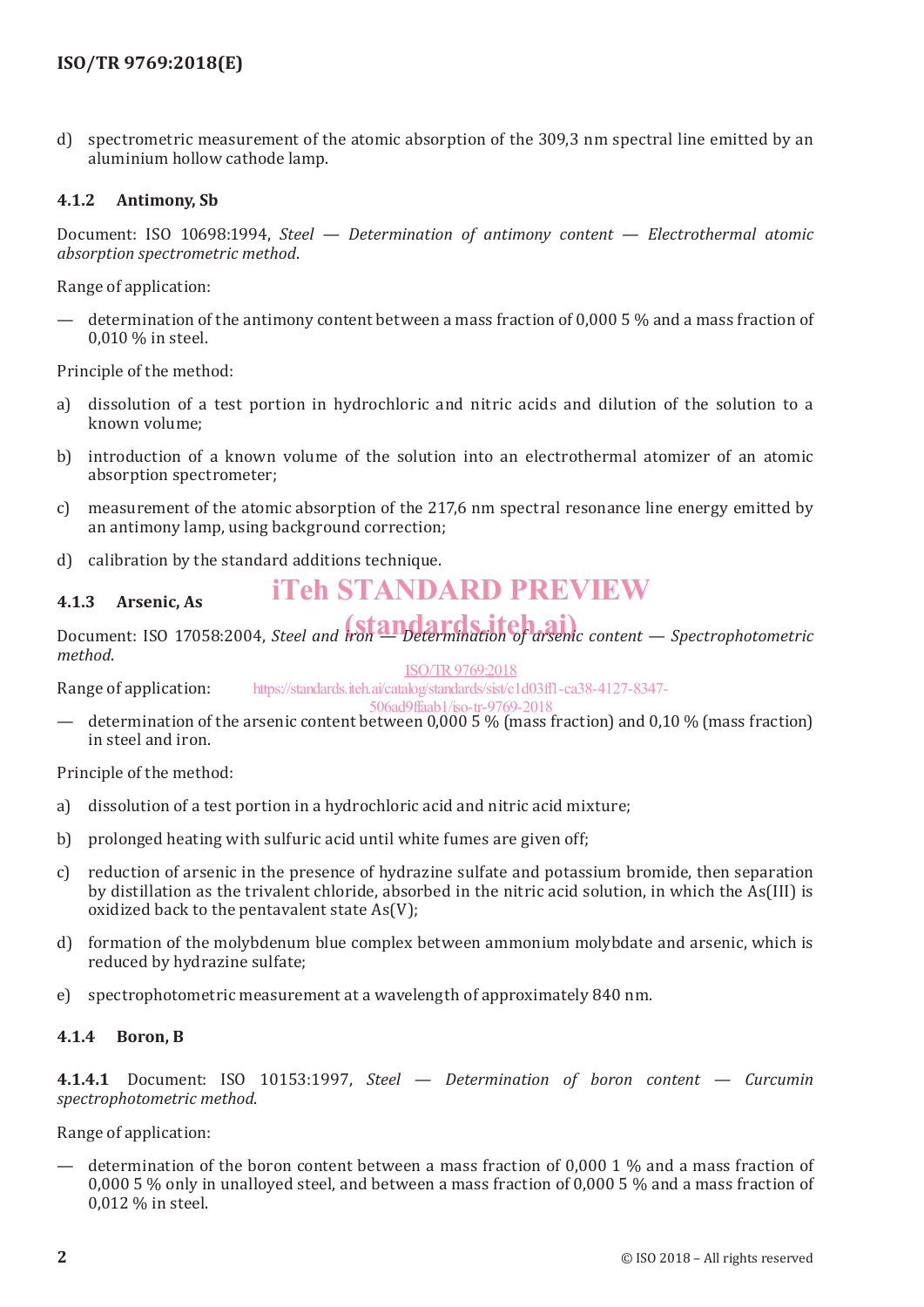Principle of the method:

- a) dissolution of a test portion in hydrochloric and nitric acids;
- b) decomposition of boron compounds (nitrides etc.) with orthophosphoric and sulfuric acids at a temperature of 290 °C;
- c) formation of a coloured complex between orthoboric acid and curcumin in a buffered acetic medium;
- d) spectrophotometric measurement at a wavelength of about 543 nm.

**4.1.4.2** Document: ISO 13900:1997, *Steel — Determination of boron content — Curcumin spectrophotometric method after distillation*.

Range of application:

— determination of the boron content between a mass fraction of 0,000 05 % and a mass fraction of 0,001 0 % in steel.

Principle of the method:

- a) dissolution of a test portion in hydrochloric and nitric acids;
- b) decomposition of boron compounds (nitrides etc.) with orthophosphoric and sulfuric acids at a temperature of 290 °C;
- c) distillation of the solution after the addition of methanol and collection of methylborate in a receiver containing sedium hydrovide solution. receiver containing sodium hydroxide solution;
- d) evaporation of the solution to dryness; formation of a coloured complex between orthoboric acid and curcumin in a methanol medium;<br><u>ISO/TR 9769:2018</u>
- e) spectrophotometric measurement at a wavelength of about 550 nm?347-506ad9ffaab1/iso-tr- $9$

### **4.1.5 Calcium, Ca**

**4.1.5.1** Document: ISO 10697-1:1992, *Steel — Determination of calcium content by flame atomic absorption spectrometry — Part 1: Determination of acid-soluble calcium content*.

Range of application:

determination of acid-soluble calcium content between a mass fraction of  $0.0005\%$  and a mass fraction of 0,003 % in steel.

Principle of the method:

- a) dissolution of a test portion in hydrochloric and nitric acids;
- b) addition of potassium chloride/lanthanum nitrate solution as a spectrochemical buffer;
- c) spraying of the solution into a dinitrogen monoxide-acetylene flame;
- d) spectrometric measurement of the atomic absorption of the 422,7 nm spectral line emitted by a calcium hollow cathode lamp.

**4.1.5.2** Document: ISO 10697-2:1994, *Steel — Determination of calcium content by flame atomic absorption spectrometry — Part 2: Determination of total calcium content*.

Range of application:

determination of the total calcium content between a mass fraction of 0,000 5 % and a mass fraction of 0,005 % in steel.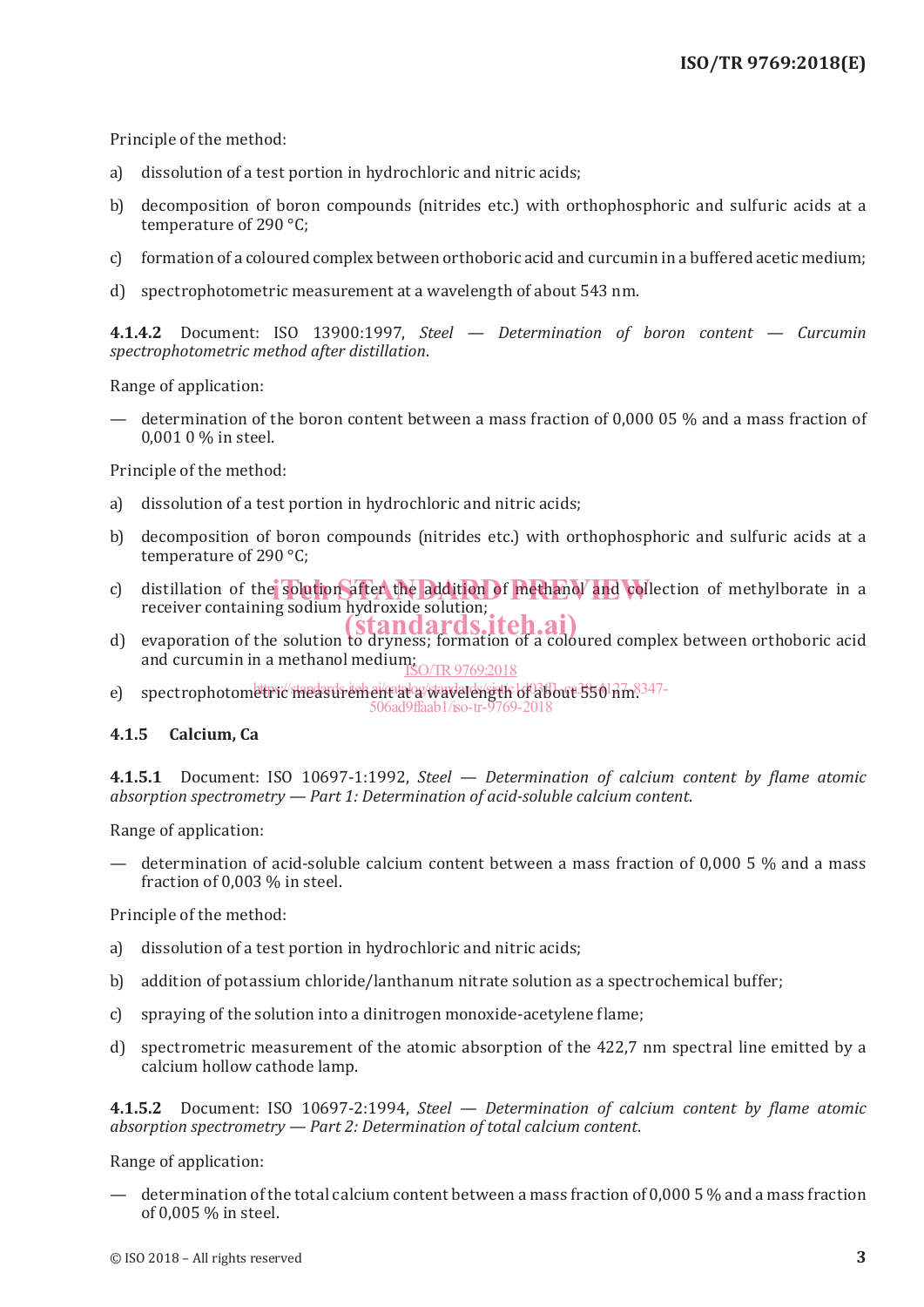Principle of the method:

- a) dissolution of a test portion in hydrochloric and nitric acids;
- b) fusion of the acid-insoluble residue with sodium carbonate;
- c) addition of potassium chloride/lanthanum nitrate solution as a spectrochemical buffer;
- d) spraying of the solution into a dinitrogen monoxide-acetylene flame;
- e) spectrometric measurement of the atomic absorption of the 422,7 nm spectral line emitted by a calcium hollow cathode lamp.

### **4.1.6 Carbon, C**

**4.1.6.1** Document: ISO 9556:1989, *Steel and iron — Determination of total carbon content — Infrared absorption method after combustion in an induction furnace*.

Range of application:

— determination of the total carbon content between a mass fraction of 0,003 % and a mass fraction of 4,5 % in steel and iron.

Principle of the method:

- combustion of a test portion with accelerator at a high temperature in a high-frequency induction combustion of a test portion with accelerator at a high temperature in a high-frequency induction<br>furnace in a current of pure oxygen; transformation of carbon into carbon dioxide and/or carbon monoxide; (standards.iteh.ai)
- b) measurement by infrared absorption of the carbon dioxide and/or carbon monoxide carried by a current of oxygen. ISO/TR9769:2018

https://standards.iteh.ai/catalog/standards/sist/c1d03ff1-ca38-4127-8347-

**4.1.6.2** Document: ISO 15349-2:1999, *Unalloyed steel Determination of low carbon content* — Part 2: *Infrared absorption method after combustion in an induction furnace (with preheating)*.

Range of application:

— determination of the carbon contents between a mass fraction of 0,000 3 % and a mass fraction of 0,010 % in unalloyed steel.

Principle of the method:

- a) preheating of a test portion at low temperature and combustion of a test portion with accelerator at a high temperature in an induction furnace in a current of pure oxygen; transformation of carbon into carbon dioxide and/or carbon monoxide;
- b) measurement of infrared absorption of the carbon dioxide or carbon dioxide/carbon monoxide evolved from steel and carried by a current of pure oxygen;
- c) calibration graph is established using sucrose or calcium carbonate.

**4.1.6.3** Document: ISO/TS 10719:2016, *Cast irons — Determination of non-combined carbon content lnfrared absorption method after combustion in an induction furnace*.

Range of application:

— determination of non-combined carbon content between a mass fraction of 1,0 % and a mass fraction of 3,0 % in cast irons.

NOTE Elements ordinarily present do not interfere. However, some alloyed cast irons, when extensively heat treated, contain carbides that are not soluble when using this method and can give high values for noncombined carbon.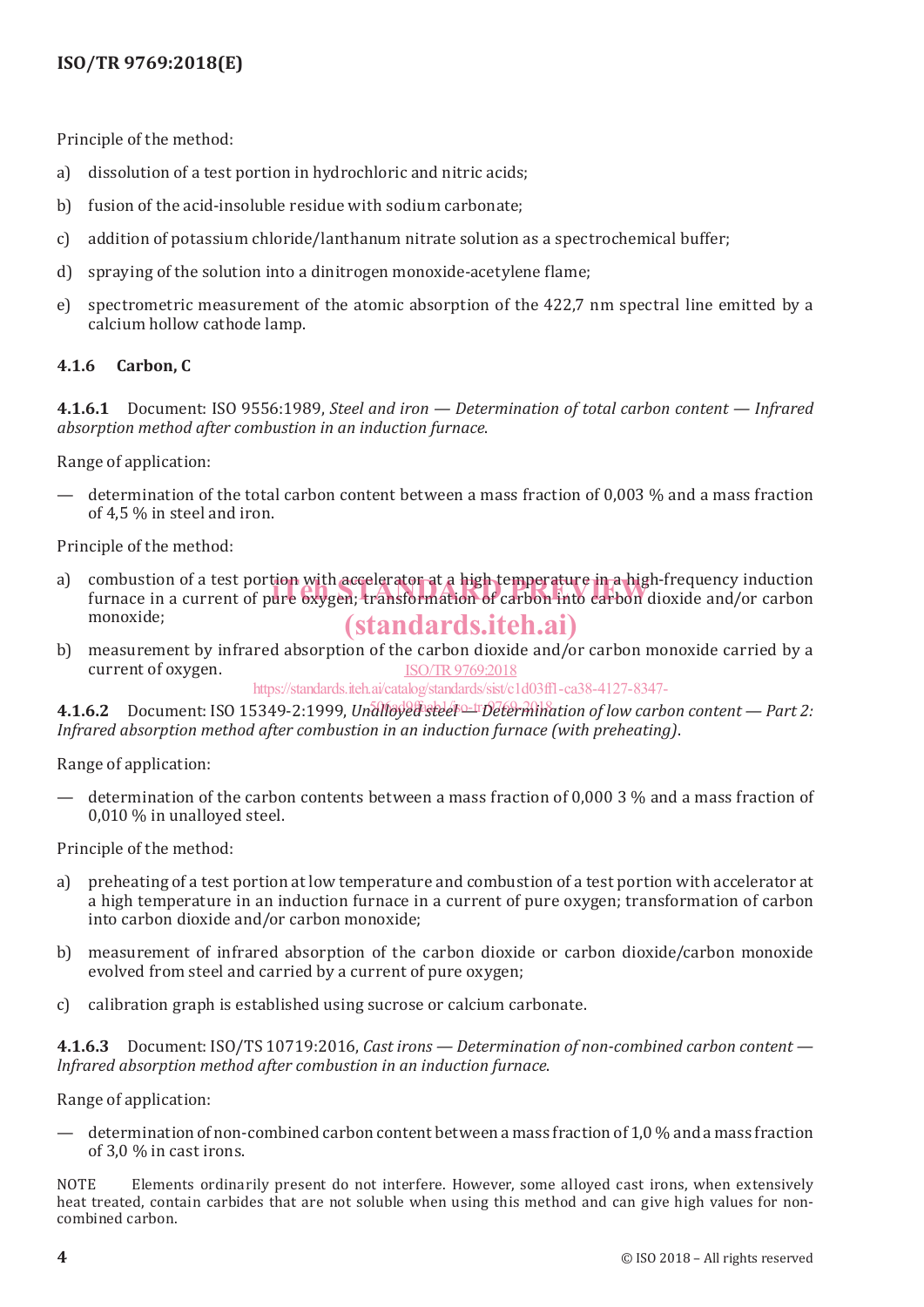Principle of the method:

- a) decomposition of a test portion with nitric acid in the presence of methanol and treatment with hydrofluoric acid; removal of the non-combined carbon by filtering through a glass-fibre filter;
- b) combustion of the glass-fibre filter containing the non-combined carbon in a flow of oxygen at a high temperature, using a high-frequency induction furnace, in the presence of pure iron and an accelerator; transformation of carbon into carbon dioxide and/or carbon monoxide;
- c) measurement by infrared absorption of the carbon dioxide and/or carbon monoxide, carried by the current of oxygen.

### **4.1.7 Chromium, Cr**

**4.1.7.1** Document: ISO 4937:1986, *Steel and iron — Determination of chromium content — Potentiometric or visual titration method.*

Range of application:

— determination of chromium contents between a mass fraction of 0,25 % and a mass fraction of 35 % in steel and iron.

NOTE If vanadium is present, the visual titration is applicable only to test portions containing less than 3 mg of vanadium.

Principle of the method: **Teh STANDARD PREVIEW** 

- a) dissolution of a test portion with appropriate acids  $\mathbf{h}.\mathbf{ai})$
- b) oxidation of chromium in an acid medium to chromium(Vl) by ammonium peroxydisulfate in the presence of silver sulfate; reduction of manganese (VII) by hydrochloric acid; https://standards.iteh.ai/catalog/standards/sist/c1d03ff1-ca38-4127-8347-
- c) reduction of chromium(VI) by ammonium iron(II) sulfate standard solution;
- d) in the case of potentiometric detection, determination of the equivalence point by measurement of the potential variation when the ammonium iron(ll) sulfate standard solution is being added;
- e) in the case of visual detection, titration of the excess ammonium iron(ll) sulfate by potassium permanganate standard solution, which also acts as the indicator.

**4.1.7.2** Document: ISO 10138:1991, *Steel and iron — Determination of chromium content — Flame atomic absorption spectrometric method*.

Range of application:

— determination of chromium contents between a mass fraction of 0,002 % and a mass fraction of 2,0 % in non-alloy and low-alloy steels and iron.

- a) dissolution of a test portion in hydrochloric acid, followed by oxidation with nitric acid;
- b) filtration and ignition of the acid insoluble residue; removal of silica with hydrofluoric acid;
- c) fusion of the residue with potassium hydrogen sulfate, extraction of the melt in acid and addition of the extract to the reserved filtrate;
- d) spraying the solution into a dinitrogen monoxide-acetylene flame;
- e) spectrometric measurement of the atomic absorption of the 357,9 nm or 425,4 nm spectral line emitted by a chromium hollow cathode lamp.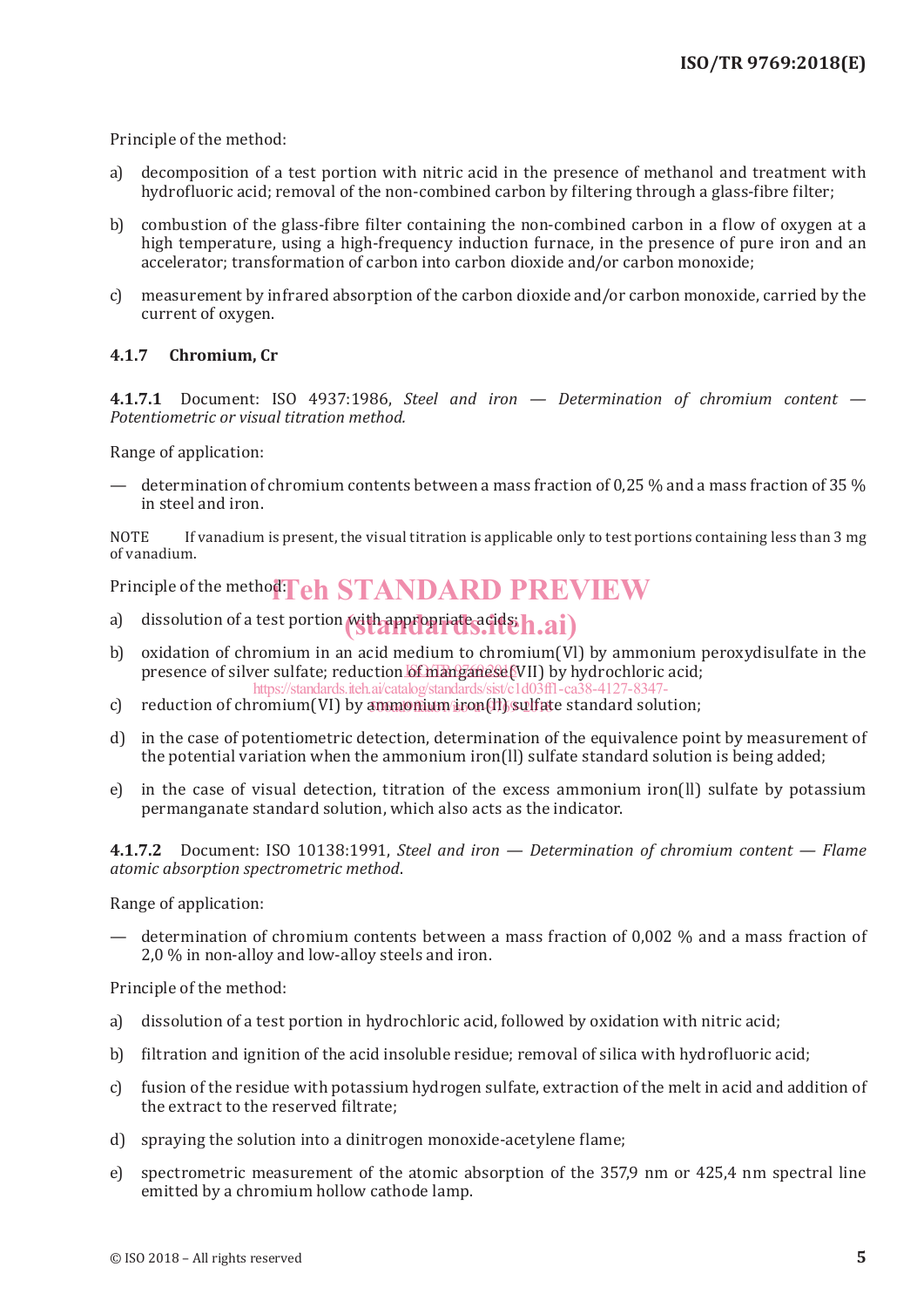**4.1.7.3** Document: ISO 15355:1999, *Steel and iron — Determination of chromium content — Indirect titration method*.

Range of application:

— determination of chromium content between a mass fraction of 1 % and a mass fraction of 35 % in steel and iron.

Vanadium contents in steel and iron should be less than a mass fraction of 1 % for chromium contents higher than a mass fraction of 10 % and less than a mass fraction of 0,2 % for chromium contents less than a mass fraction of 10 %.

Principle of the method:

- a) fusion of the sample with sodium peroxide followed by acidification with sulfuric acid;
- b) oxidization of chromium(III) to dichromate with peroxodisulfate using silver as a catalyst;
- c) reduction of the dichromate with an excess of a solid iron(II) salt and potentiometric back titration of the excess with a dichromate solution;
- d) any interference from vanadium is corrected mathematically.

### **4.1.8 Cobalt, Co**

**4.1.8.1** Document: ISO 11652:1997, Steel and iron **A Petermination of cobalt co**ntent — Flame atomic absorption spectrometric method. *absorption spectrometric method*. (standards.iteh.ai)

Range of application:

 $-$  determination of the cobalt content between a mass fraction of 0,003  $\%$  and a mass fraction of 5,0  $\%$ in steel and iron. https://standards.iteh.ai/catalog/standards/sist/c1d03ff1-ca38-4127-8347- 506ad9ffaab1/iso-tr-9769-2018

Principle of the method:

- a) dissolution of a test portion in hydrochloric, nitric and perchloric acids;
- b) spraying of the solution into an air-acetylene flame;
- c) spectrometric measurement of the atomic absorption of the 240,7 nm spectral line emitted by a cobalt hollow cathode lamp.

**4.1.8.2** Document: ISO 11653:1997, *Steel — Determination of high cobalt content — Potentiometric titration method after separation by ion exchange*.

Range of application:

— determination of cobalt content between a mass fraction of 5,0 % and a mass fraction of 17,0 % in steel.

- a) dissolution of a test portion in a mixture of nitric and hydrochloric acids;
- b) separation of cobalt from interfering elements by selective elusion from an anion exchange column using hydrochloric acid;
- c) oxidation with perchloric acid; removal of dissolved chlorine and oxygen with a stream of nitrogen;
- d) addition of the test solution to a solution containing ammonium citrate, ammonium hydroxide and an excess of potassium hexacyanoferrate(lll) standard solution and titration of the excess with a standard cobalt solution using potentiometric end-point detection.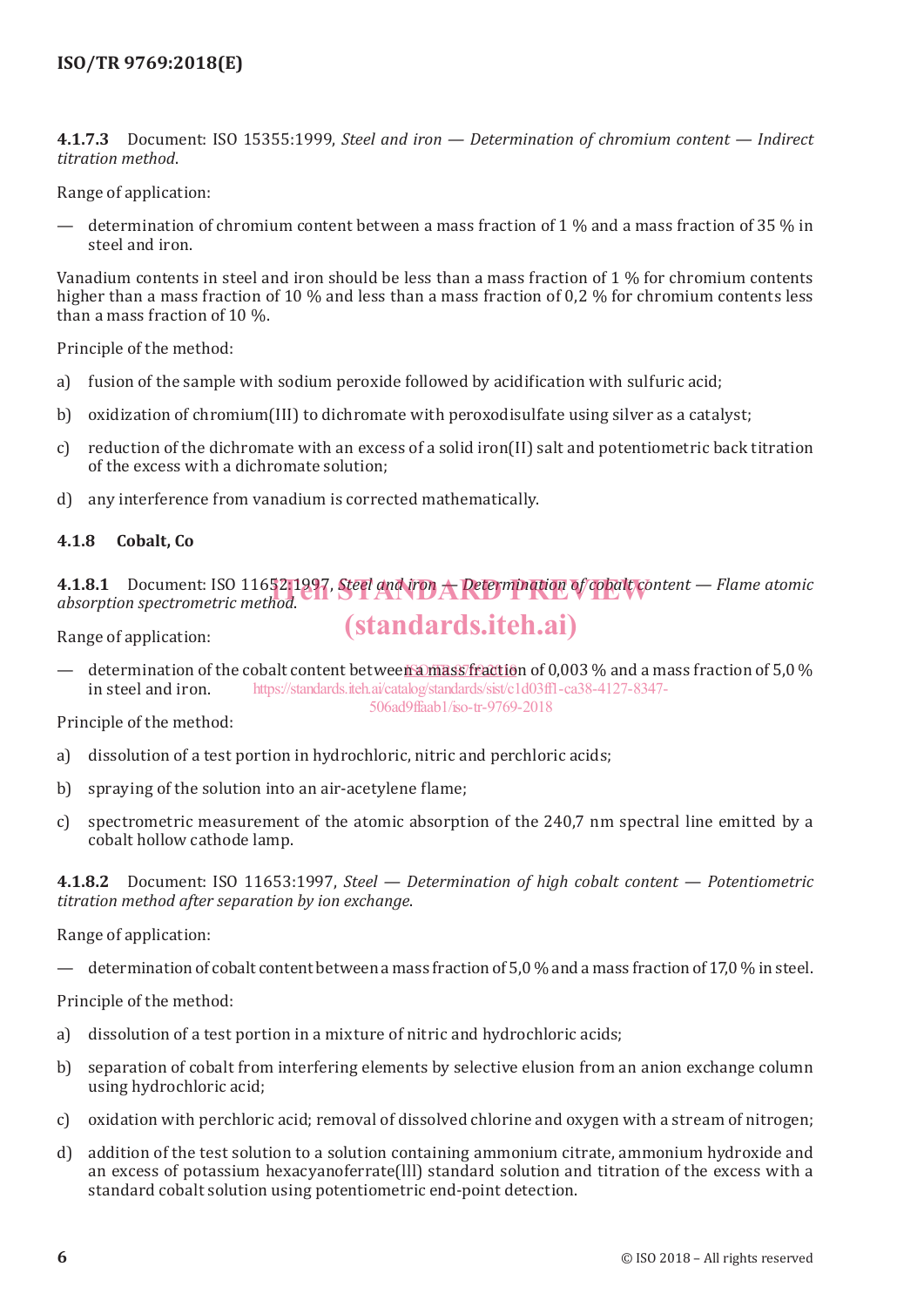**4.1.8.3** Document: ISO 13898-4:1997, *Steel and iron — Determination of nickel, copper and cobalt contents — Inductively coupled plasma atomic emission spectrometric method — Part 4: Determination of cobalt content*.

Range of application:

— determination of cobalt content between a mass fraction of 0,001 % and a mass fraction of 0,10 % in unalloyed steel and unalloyed iron.

Principle of the method:

- a) dissolution of a test portion in a mixture of hydrochloric and nitric acids and dilution of the solution to known volume;
- b) if necessary, addition of scandium or yttrium as internal standard;
- c) nebulization of the solution into an inductively coupled plasma atomic emission spectrometer (ICP-AES) and measurement of the intensity of the emitted light from each element, or with emitted light from scandium or yttrium, simultaneously; examples of the analytical lines are given in ISO 13898-1:1997, Table 2.

#### **4.1.9 Copper, Cu**

**4.1.9.1** Document: ISO 4943:1985, *Steel and cast iron — Determination of copper content — Flame atomic absorption spectrometric method*. **STARD PREVIEW** 

Range of application:

— determination of copper contents in the range of a mass fraction of 0,004 % to a mass fraction of 0,5 % in steel and cast iron. (standards.iteh.ai) ISO/TR9769:2018

Principle of the method://standards.iteh.ai/catalog/standards/sist/c1d03ff1-ca38-4127-8347-

506ad9ffaab1/iso-tr-9769-2018

- a) dissolution of a test portion in a mixture of hydrochloric, nitric and perchloric acids;
- b) spraying of the solution into an air-acetylene flame; spectrometric measurement of the atomic absorption of the 324,7 nm spectral line emitted by a copper hollow cathode lamp.

**4.1.9.2** Document: ISO 4946:2016, *Steel and cast iron — Determination of copper — 2,2'-Biquinoline spectrophotometric method*.

Range of application:

— determination of copper mass fraction in the range of 0,02 % and 5 % in steel and cast iron.

- a) dissolution of a test portion in appropriate acids;
- b) fuming with perchloric acid to remove hydrochloric and nitric acids and dehydrate silicic acid;
- c) reduction of copper(II) to copper(I) in hydrochloric acid solution by means of ascorbic acid; formation of a coloured compound of copper(I) with 2,2′-biquinoline;
- d) spectrophotometric measurement at a wavelength of about 545 nm.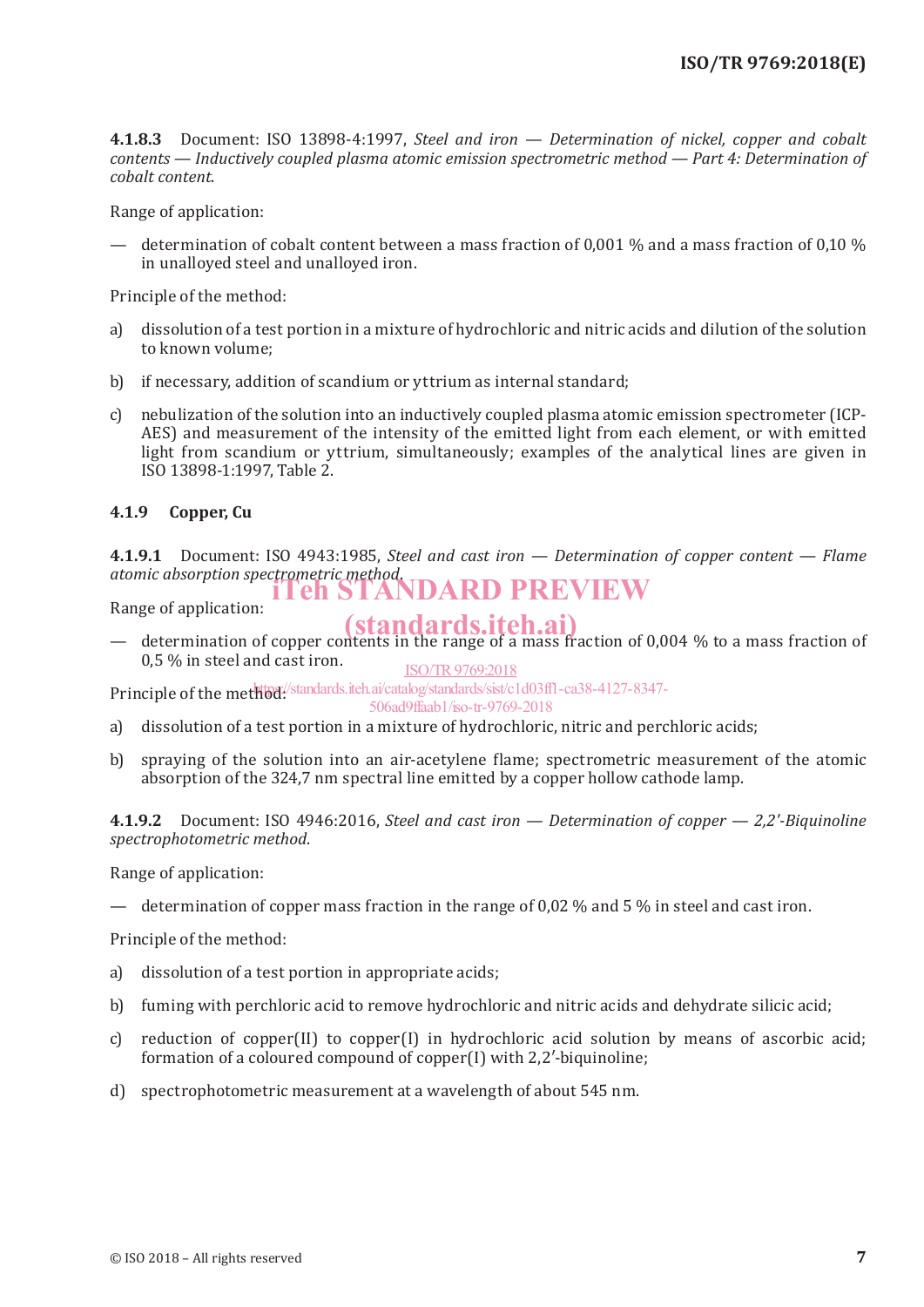**4.1.9.3** Document: ISO 13898-3:1997, *Steel and iron — Determination of nickel, copper and cobalt contents — Inductively coupled plasma atomic emission spectrometric method — Part 3: Determination of copper content*.

Range of application:

determination of copper content between a mass fraction of 0,001 % and a mass fraction of 0.40 % in unalloyed steel and unalloyed iron.

Principle of the method:

- a) dissolution of a test portion in a mixture of hydrochloric and nitric acids and dilution of the solution to known volume;
- b) if necessary, addition of scandium or yttrium as internal standard;
- c) nebulization of the solution into an ICP-AES and measurement of the intensity of the emitted light from each element, or with emitted light from scandium or yttrium, simultaneously; examples of the analytical lines are given in ISO 13898-1:1997, Table 2.

### **4.1.10 Manganese, Mn**

**4.1.10.1** Document: ISO 629:1982, *Steel and cast iron — Determination of manganese content — Spectrophotometric method*.

Range of application:

# iTeh STANDARD PREVIEW

— determination of manganese contents between a mass fraction of 0,001 % and a mass fraction of 4.0% in steel and cast iron 4 % in steel and cast iron.

Principle of the method:

### ISO/TR9769:2018

https://standards.iteh.ai/catalog/standards/sist/c1d03ff1-ca38-4127-8347-

- a) dissolution of a test portion in sulfuric phosphoric acid mixture and nitric acid; treatment of the test solution with perchloric acid; formation of the permanganate ion by sodium periodate;
- b) spectrophotometric measurement of the test solution at wavelength of about 545 nm.

**4.1.10.2** Document: ISO 10700:1994, *Steel and iron — Determination of manganese content — Flame atomic absorption spectrometric method*.

Range of application:

— determination of manganese content between a mass fraction of 0,002 % and a mass fraction of 2,0 % in steel and iron.

- a) dissolution of a test portion in hydrochloric and nitric acids followed by evaporation with perchloric acid until white fumes appear;
- b) spraying of the solution into an air-acetylene flame;
- c) spectrometric measurement of the atomic absorption of the 279,5 nm spectral line emitted by a manganese hollow cathode lamp.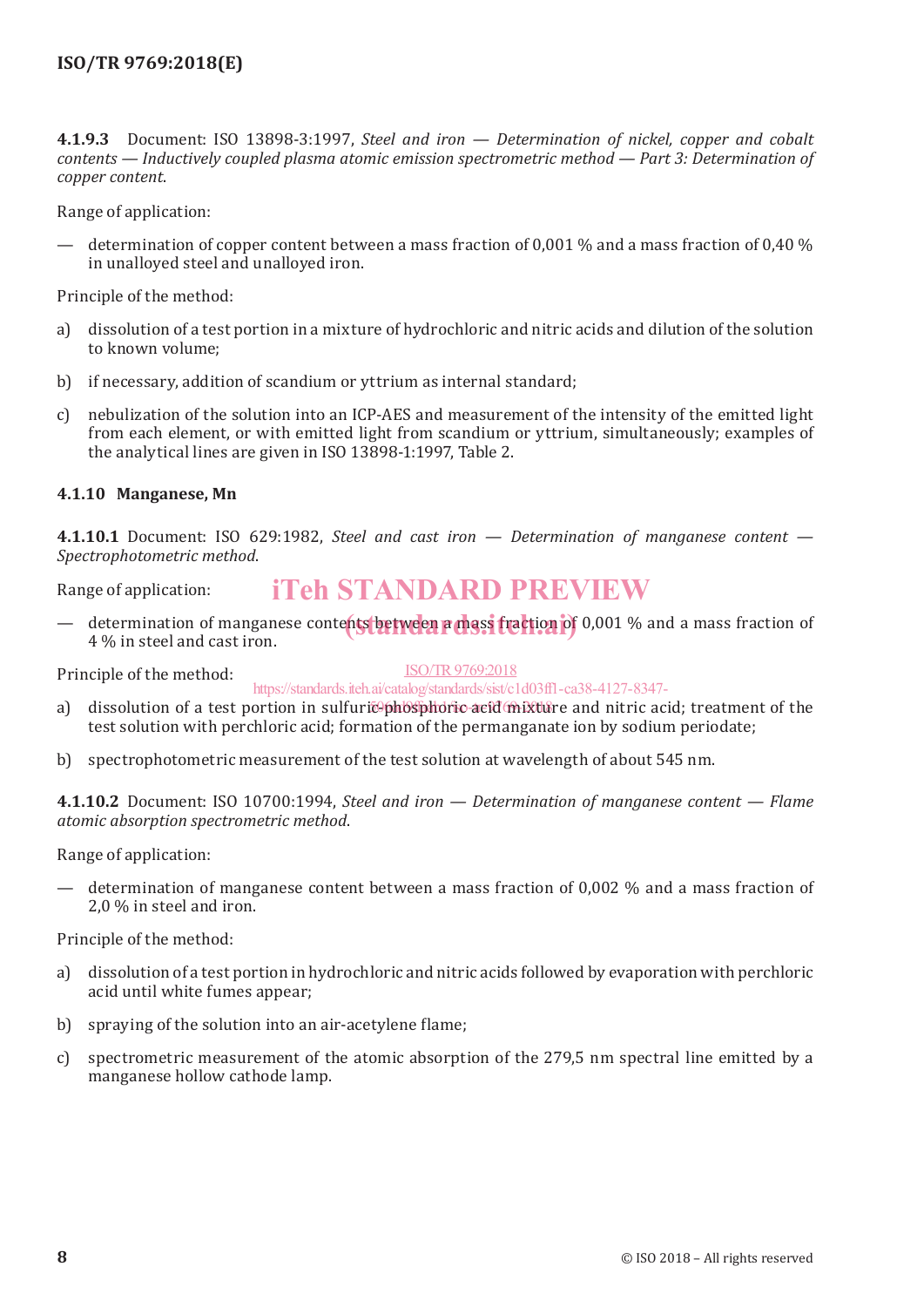**4.1.10.3** Document: ISO 10278:1995, *Steel — Determination of manganese content — Inductively coupled plasma atomic emission spectrometric method*.

Range of application:

— determination of the manganese content between a mass fraction of 0,002 % and a mass fraction of 1,5 % in unalloyed steels.

Principle of the method:

- a) dissolution of a test portion in a mixture of hydrochloric and nitric acids and dilution of the solution to a known volume;
- b) if necessary, addition of scandium or yttrium as an internal standard;
- c) nebulization of the solution into an ICP-AES and measurement of the intensity of the emitted light from manganese at 257,61 nm and, optionally, emitted light from scandium at 361,38 nm or yttrium at 371,03 nm, simultaneously.

**4.1.10.4** Document: ISO 18632:2018, *Alloyed steels — Determination of manganese — Potentiometric or visual titration method*.

Range of application:

— determination of the mass fraction of manganese between 2 % and 25 % in alloyed steels.

NOTE Vanadium and cerium interfere with the determination. If the mass fraction of cerium in the sample is less than 0,01 %, or the mass fraction of vanadium in the sample is less than 0,005 %, the interference is is less than 0,01 %, or the mass fraction of vanadium in the sample<br>negligible, otherwise theoretical corrections are necessary. **C 1.21** 

Principle of the method:

ISO/TR9769:2018

- a) dissolution of a  $\frac{1488t}{p}$  or though in appropriate activist/c1d03ff1-ca38-4127-8347ab1/iso-tr-9769-2018
- b) addition of phosphoric acid; oxidation of manganese to manganese(III) in phosphoric acid medium with ammonium nitrate;
- c) visual titration of manganese(III) with ferroammoniumdisulfate standard solution with N-phenylanthranilic acid as the indicator;
- d) alternatively, potentiometric titration with ferroammoniumdisulfate standard solution; if the sample contains vanadium and cerium, the mass fraction of manganese is corrected.

#### **4.1.11 Molybdenum, Mo**

**4.1.11.1** Document: ISO 4941:1994, *Steel and iron — Determination of molybdenum content — Thiocyanate spectrophotometric method*.

Range of application:

determination of the molybdenum content between a mass fraction of 0,005 % and a mass fraction of 0,125 % in steel and iron.

NOTE 1 Vanadium and tungsten interfere with the measurement if, because of their contents, the V/Mo ratio is greater than 16 or the W/Mo ratio is greater than 8 (see NOTE 2).

NOTE 2 Greater V/Mo or W/Mo ratios (up to 300) can occur, but in such cases it is necessary to carry out the measurement very quickly after the extraction.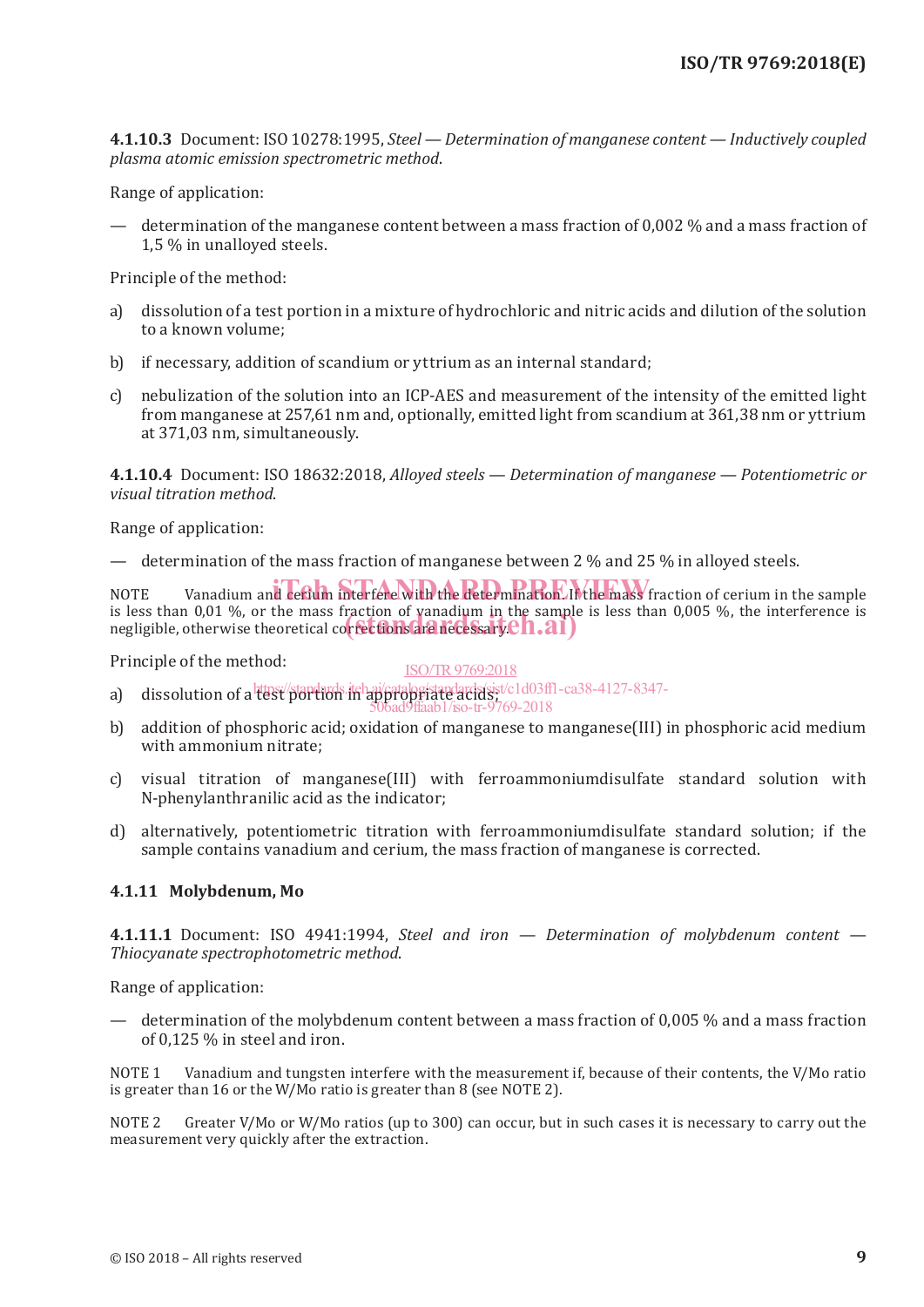Principle of the method:

- a) dissolution of a test portion in an appropriate mixture of acids and decomposition of the carbides by oxidation;
- b) quantitative formation of a coloured compound of molybdenum, in the presence of thiocyanate, iron(ll) and/or copper(ll) ions and extraction of this compound using butyl acetate;
- c) spectrophotometric measurement of the coloured compound at a wavelength of about 470 nm.

**4.1.11.2** Document: ISO/TS 13899-1:2004, *Steel — Determination of Mo, Nb and W contents in alloyed steel — Inductively coupled plasma atomic emission spectrometric method — Part 1: Determination of Mo content*.

Range of application:

determination of molybdenum content between a mass fraction of 0,03 % and a mass fraction of 8,5 % in steel.

Principle of the method:

- a) dissolution of a test portion in a mixture of hydrochloric, nitric and phosphoric acid and fuming with a mixture of phosphoric and perchloric acids;
- b) addition of hydrofluoric acid and, if necessary, an internal reference element and dilution of the solution to known volume; Teh STANDARD PREVIEW
- c) nebulization of the solution into an ICP-AES and measurement of the intensity of the emitted light nebulization of the solution into an ICP-AES and measurement of the intensity of the emitted<br>from molybdenum, or with emitted light from the internal reference element, simultaneously.

NOTE 1 The method uses a calibration graph based on a very close matrix matching of the calibration solutions<br>Is the course and also charakting of the contents of contribution in the consentation of makeh densuring the c to the sample and close bracketing of the contents around the approximate concentration of molybdenum in the<br>comple to be applyeed. The dips://standards.iteh.ai/catalog/standards.it/c1d03f11-ca38-4127-8347-7-847. sample to be analysed. The concentrations of all elements in the sample have to be, therefore, approximately sample to be analysed. The concentrations of an elements in the sample have to be, therefore, approximate<br>known. If the concentrations are not known, the sample has to be analysed by some semi-quantitative method.

NOTE 2 The advantage with this procedure is that all possible interferences from the matrix are automatically compensated, which results in high accuracy. This is most important for spectral interferences, which can be severe in very highly alloyed steels. However, all possible interferences have to be kept on a minimum level. Therefore, it is essential that the spectrometer used meets the performance criteria specified in the method for the selected analytical lines.

### **4.1.12 Nickel, Ni**

**4.1.12.1** Document: ISO 4940:1985, *Steel and cast iron — Determination of nickel content — Flame atomic absorption spectrometric method*.

Range of application:

determination of nickel contents in the range of a mass fraction of 0,002 % to a mass fraction of 0,5 % in steel and cast iron.

Principle of the method:

- a) dissolution of a test portion in a mixture of appropriate acids followed by evaporation to fuming with perchloric acid;
- b) spraying of the solution into an air-acetylene flame; spectrometric measurement of the atomic absorption of the 352,5 nm spectral line emitted by a nickel hollow cathode lamp.

NOTE 1 With some instruments it is not possible to obtain sufficient sensitivity at the wavelength of 352,5 nm for low concentrations of nickel near the bottom end of the application range. In such cases, the alternative wavelength of 232,0 nm is used.